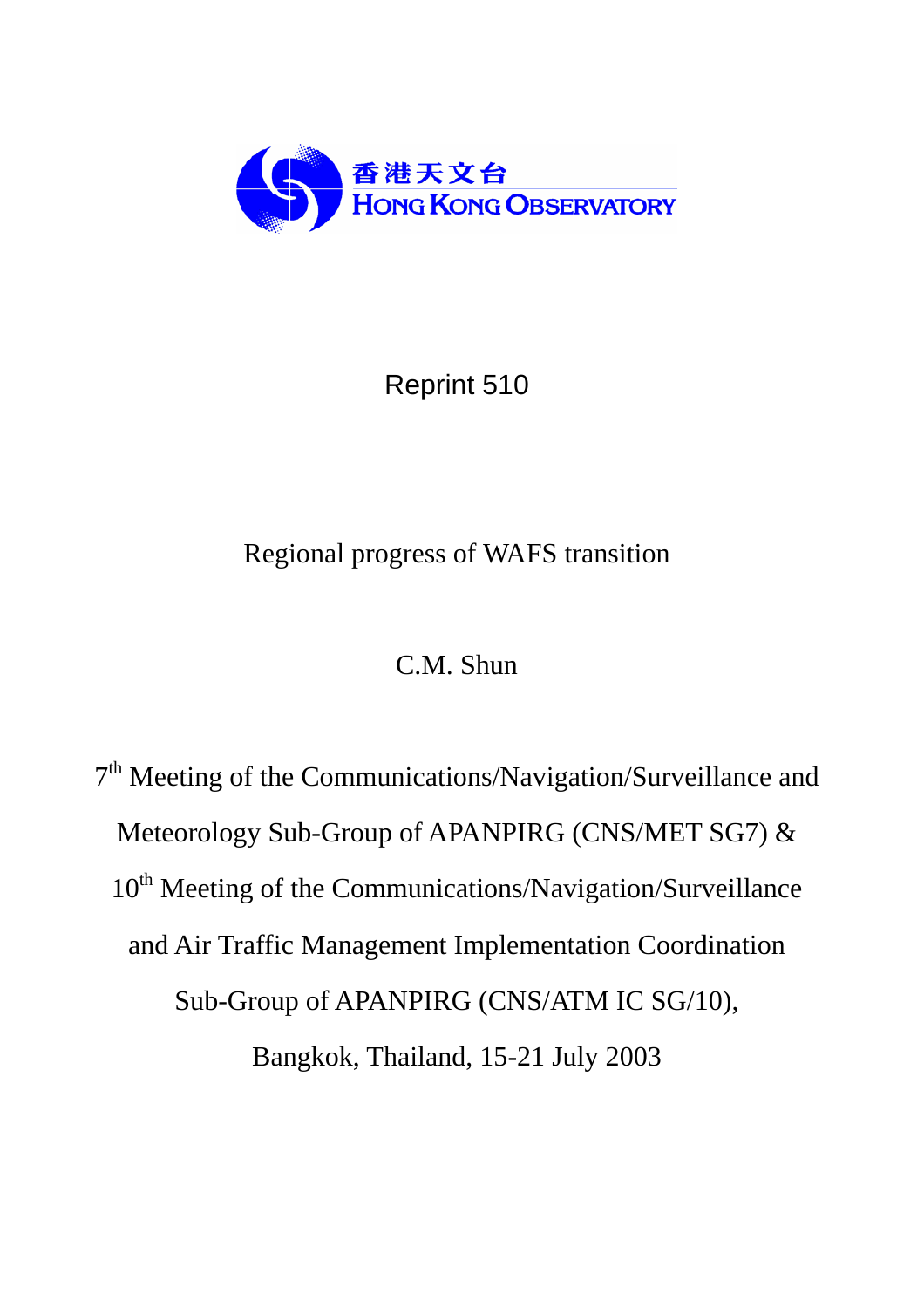

*International Civil Aviation Organization* 

**Seventh Meeting of CNS/MET Sub-Group of APANPIRG** 

Bangkok, Thailand,  $15 - 21$  July 2003

**Agenda Item 8(2): Transition to the final phase of WAFS** 

#### **REGIONAL PROGRESS OF WAFS TRANSITION**

(Presented by Chairman, WAFS Transition Task Force)

#### **Summary**

This paper presents the progress of WAFS transition and future development of WAFS implementation in the Asia and Pacific Regions.

#### **1 Introduction**

- 1.1 Subsequent to the last meeting of the CNS/MET SG during 15-19 July 2002, the final phase of the WAFS was discussed in depth in the Meteorology (MET) Divisional Meeting, Montreal, 9-27 September 2002. Discussions relevant to WAFS transition are highlighted below as background information for the CNS/MET SG: -
	- (a) WAFC London had been transmitting BUFR coded WAFS products on the satellite broadcast for some time to enable States to test their BUFR decoding/processing software. According to information provided by the WAFC Provider States at the meeting, the WAFC London BUFR coded WAFS products would become operational during November 2002 while WAFC Washington would begin similar transmissions towards the end of September 2002 with a view to becoming operational by the end of May 2003;
	- (b) The production/transmission of WAFS graphical output i.e., T4 facsimile charts, by the WAFCs would continue until 1 July 2005 so as to provide additional time to give assurance that all user States have had adequate opportunity to avail themselves of the offered assistance, and thereby become capable of using WAFS output in the GRIB and BUFR code forms;
	- (c) WAFC back-up procedures had been developed by the WAFS Study Group (WAFSSG). Upon updating and necessary editorial adjustments, the backup procedures would be included as an attachment to Annex 3 (Note: the WAFC back-up procedures have subsequently been included as Attachment C to Amendment 73 to Annex 3);
	- (d) The suggestion of extending the lead time for the issuance of SIGWX forecasts by WAFCs from the current 12 hours to 16 hours to meet the needs for a growing number of non-stop operations of 15 hours or longer was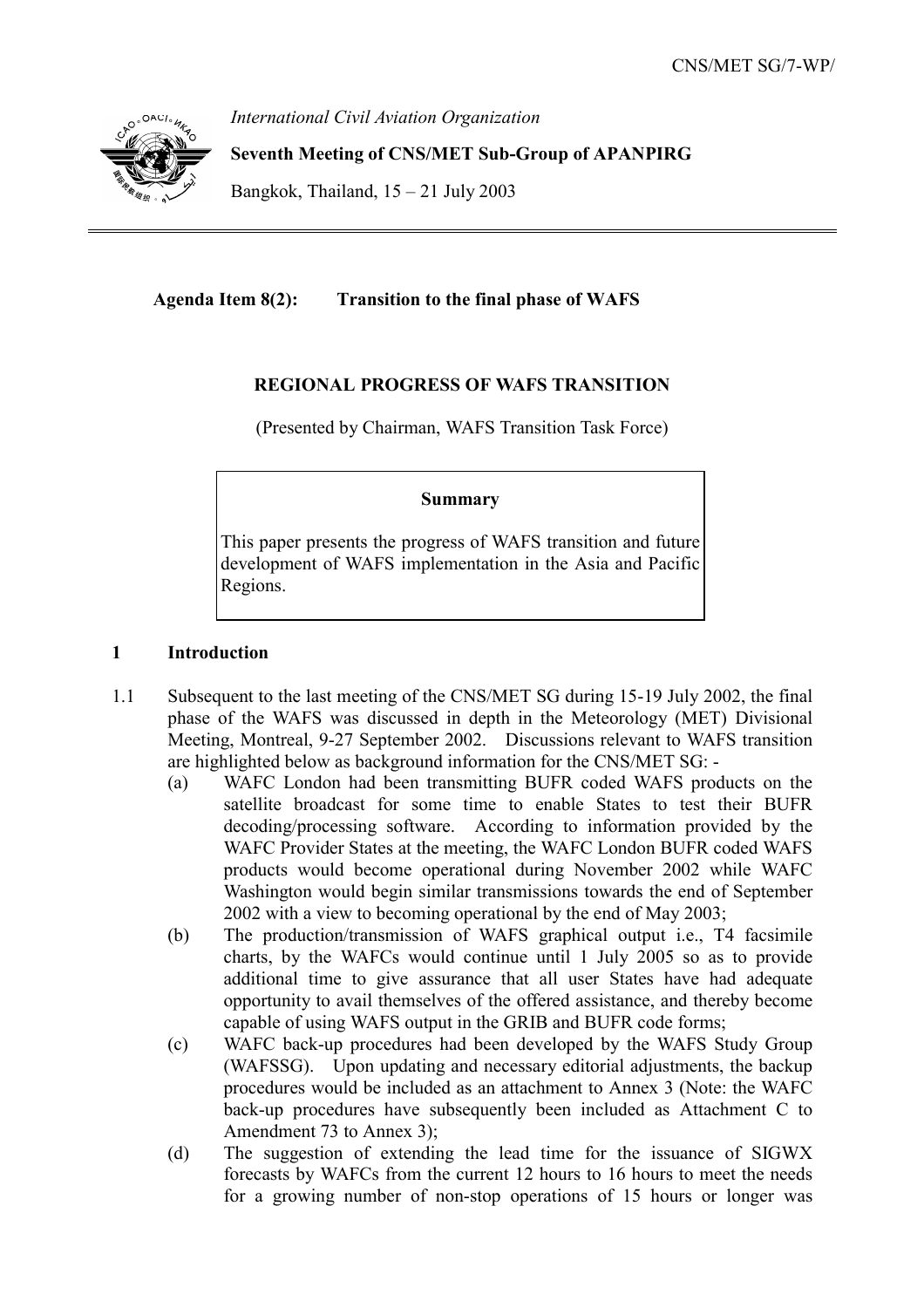discussed. This matter would be reviewed by the new WAFS Operations Group (WAFSOPSG), the successor group of the WAFSSG for a future amendment to Annex 3; and

- (e) With the implementation of Amendment 73 to Annex 3, all references to the so-called "final" phase of the WAFS were considered redundant and counter-productive and thus would be eliminated. The development of the WAFS would continue in the future to meet evolving operational requirements under the guidance of the WAFSOPSG. The draft terms of reference of the WAFSOPSG includes, inter alia, the provision of advice and guidance concerning the operation of the WAFS and its effectiveness, and development of proposals for the development of the WAFS, to ensure that the WAFS continues to meet current and evolving global and, where appropriate, regional operational requirements.
- 1.2 With the above as background, this paper presents CNS/MET SG7 with the latest progress of WAFS transition in the Asia and Pacific Regions and highlights improvement areas and issues for consideration by the meeting.

#### **2 Progress**

- 2.1 The progress of WAFS transition in the Asia and Pacific Regions has been tracked by the document "ASIA/PAC WAFS Transition Plan and Procedures" developed and maintained by the WAFS Transition Task Force (WAFS/T TF) of the CNS/MET SG since 1998. This document was last updated by CNS/MET SG6 in July 2002 and is included as the Appendix to this paper for review and necessary updating by CNS/MET SG7.
- 2.2 CNS/MET SG7 is invited to review the progress of WAFS transition in the Asia and Pacific Regions against the "Indicative Timetable for Achieving the Final Phase of WAFS" given in the "ASIA/PAC WAFS Transition Plan and Procedures" (see Attachment 1 of Appendix), in particular the progress of the following items which are due or will be due for completion in 2003 or early 2004: -

| <b>Item</b> | <b>Task/Stage of Implementation of WAFS</b>                                                                                                          | <b>Anticipated Date</b>                |
|-------------|------------------------------------------------------------------------------------------------------------------------------------------------------|----------------------------------------|
| 3           | Training in the operational conversion of<br>GRIB forecasts to Wind / Temp charts                                                                    | late 2002 (SADIS)<br>early 2004 (ISCS) |
| 6           | Training in the operational conversion of<br><b>BUFR</b> to SIGWX charts                                                                             | late 2003 (SADIS)<br>early 2004 (ISCS) |
| 8           | The satellite distribution by the two WAFCs<br>of global SWH and of SWM for limited<br>geographical areas <sup><math>(*)</math></sup> in BUFR format | 2003 (SADIS)<br>early 2004 (ISCS)      |

- (\*) WAFC London will also distribute by satellite broadcast SWM in raw form, i.e. not quality controlled, outside the limited geographical areas.
- 2.3 The meeting may like to note that a training workshop on SADIS workstation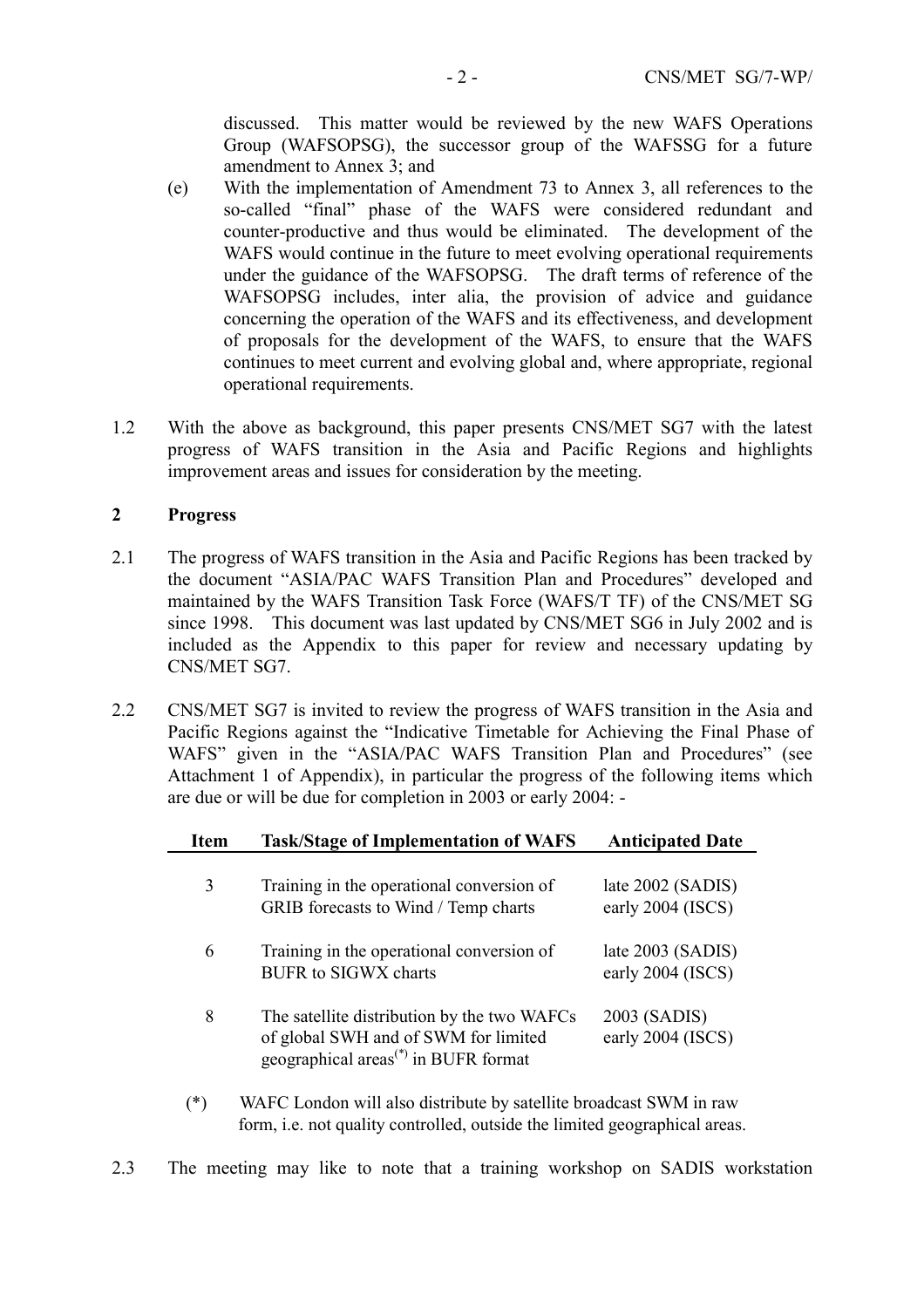software for decoding of WAFS products in the GRIB and BUFR codes was held at the ICAO Asia and Pacific Office during 18-20 November 2002. As regards the satellite distribution of global SWH in BUFR format, WAFC London has advised that the WAFS SWH BUFR data issued by WAFC London can be considered operational data w.e.f. 4 June 2003.

- 2.4 As regards the satellite distribution of SWM in BUFR format, WAFC London has advised that the data is not currently produced but is scheduled to be available operationally in 2004. The meeting may also wish to review the footnote under item 8 of the Indicative Timetable as non-quality controlled SWM data is not considered WAFS data and the WAFSSG/8 Meeting had previously agreed that no such "raw" data should be provided as part of WAFS, since the philosophy behind WAFS was that all the data and products provided should be quality controlled. Furthermore, the MET Divisional Meeting (September 2002, Montreal) also emphasized that "requirements for WAFS SWM forecasts must be processed through the relevant PIRGs and, must be restricted to "limited geographical areas", in accordance with Annex 3". It is planned that the coverage of the SWM forecasts to be provided by the WAFCs will be tabled for consideration by the WAFSOPSG.
- 2.5 In early 2003, a regional survey was conducted by the WAFS Transition Task Force (WAFS/T TF) to assess the plans of the SADIS and ISCS user States in the Asia and Pacific Regions to upgrade/replace their workstations and software used for handling WAFS data, and the dates the new equipment and the software capability to decode and display GRIB and BUFR data are expected to be operational. The results of the survey are presented in a separate working paper for CNS/MET SG7.

#### **3 Improvement Areas and Issues**

- 3.1 **Lead time of SIGWX chart broadcasts** as highlighted in para. 1.1(d) above, the matter would be reviewed by the successor group of the WAFSSG, viz. the WAFSOPSG, for a future amendment to Annex 3.
- 3.2 **SIGWX chart area and projection** in CNS/MET SG6, the expert from the US presented an example of a proposed chart area "L" for consideration by the meeting. The meeting discussed the need for SIGWX chart "L" to cover the new polar routes over the North Pole that was raised at the WAFSSG meeting in 1999. It was expected that the WAFSSG (or its successor group) would review again the requirement for the SIGWX chart "L" and how it could be produced. The US stated in the last meeting that the chart could be made available on its Aviation Weather Centre website. In this regard, the US may like to provide the present meeting with an update on the availability of the chart.
- 3.3 **WAFS backup arrangements** as highlighted in para. 1.1(c) above, backup procedures have been developed by the WAFSSG and they would be included as an attachment to Annex 3 after updating and necessary editorial adjustments.
- 3.4 **Medium-level SIGWX charts** as pointed out in para. 2.4 above, it is planned that the coverage of the medium-level SIGWX forecasts to be provided by the WAFCs will be tabled for consideration by the WAFSOPSG.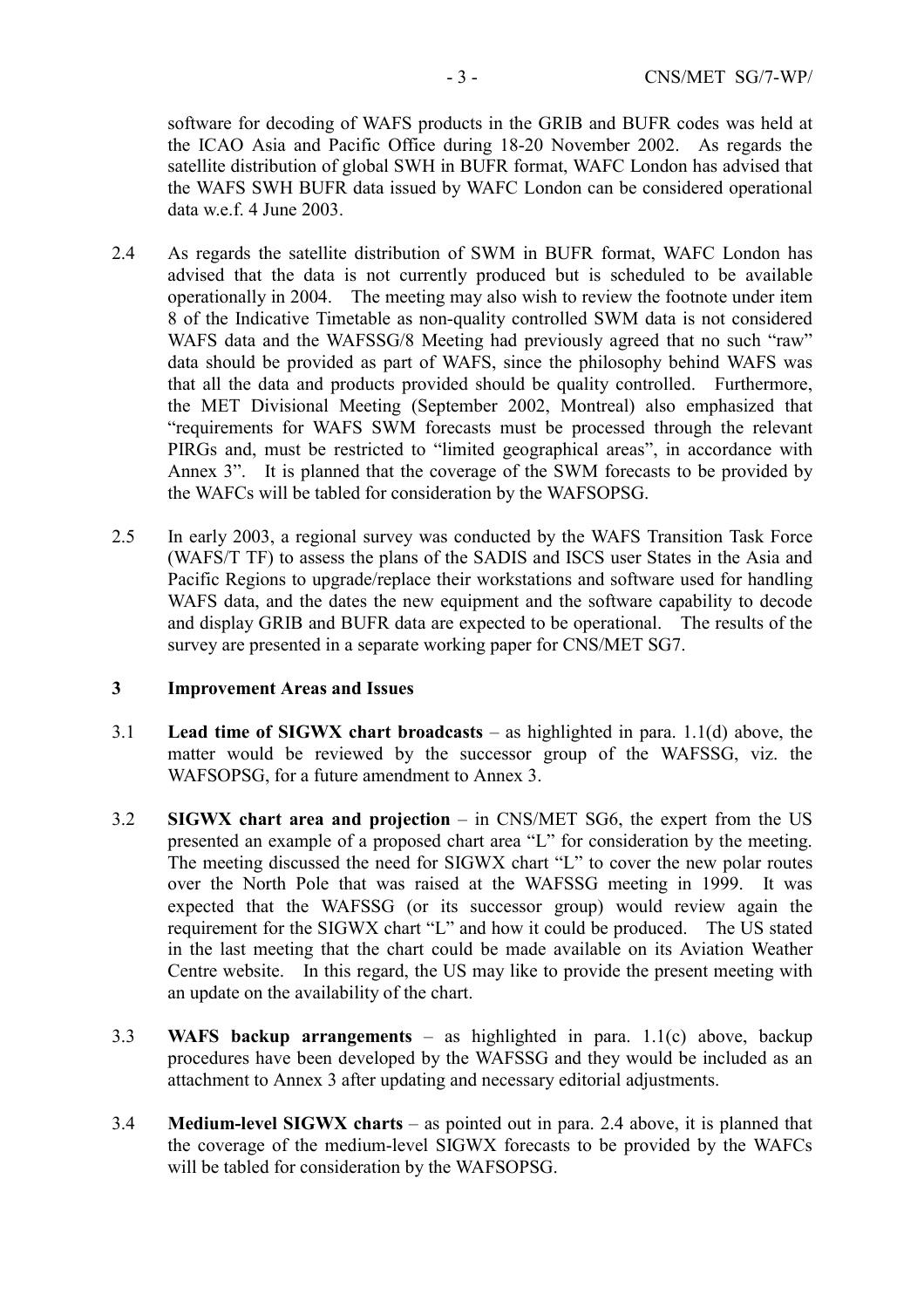#### 3.5 **Migration to GRIB and BUFR**

- 3.5.1 The results of the GRIB/BUFR regional survey are presented in a separate working paper for consideration by CNS/MET SG7. Other points relevant to the GRIB/BUFR migration are discussed below.
- 3.5.2 The meeting may like to note that Hong Kong, China has been in close contact with WAFC London on the following technical issues in SIGWX chart plotting based on BUFR coded data: -
	- (a) interpolation of jetstreams between specified points;
	- (b) depiction of flight levels, wind barbs and change bars of jetstreams;
	- (c) problems in depiction of jetstreams over Area K;
	- (d) edge effects; and
	- (e) overlapping of features.

Examples will be provided at the meeting to illustrate these issues. It is understood that WAFC London may be tasked by the SADISOPSG to carry out a further evaluation of the different BUFR visualization software and provide updates on the SADIS website. In view of the technical issues identified above, this further evaluation by WAFC London is an important task to ascertain that the SIGWX charts generated by the available software meet the requirements of Annex 3 in full without the need for significant manual inputs. In view of the short time left to the final implementation of the BUFR coded SIGWX charts, the meeting may like to invite both WAFC Provider States to carry out the necessary evaluation of the different BUFR visualization software as a matter of priority so that the updated status of these software could be provided to States to facilitate their timely migration to BUFR.

- 3.5.3 As regards the ISCS hardware upgrade, it is understood that due to a contract award issue, the schedule for transitioning of all ISCS sites was delayed by approximately three months. It is further understood that planning has resumed for the transitioning of all ISCS sites. Thus, an updated transition schedule from WAFC Washington will be very useful for planning by ISCS user States. Subject to the availability of this schedule, the meeting may like to discuss whether more time will be needed by user States to upgrade/replace their existing ISCS workstations. WAFC Washington may also like to provide updated information on the status of the ISCS workstation upgrades/replacements for reference by States.
- 3.6 **WAFS products for turbulence and icing forecast** the development of specialized WAFS products for turbulence and icing forecast was discussed by the MET Divisional Meeting. The WAFC Provider States, other States in a position to do so, and the WAFSSG (or its successor group) were requested to continue and, if possible, intensify the development of improved detection and forecast algorithms in order that the WAFCs may improve existing WAFS SIGWX products and/or propose the introduction of new WAFS turbulence and/or icing products.

#### **4 Future Work**

4.1 With the establishment of the WAFSOPSG covering both global and regional operational requirements on the planning and development of the WAFS, it is likely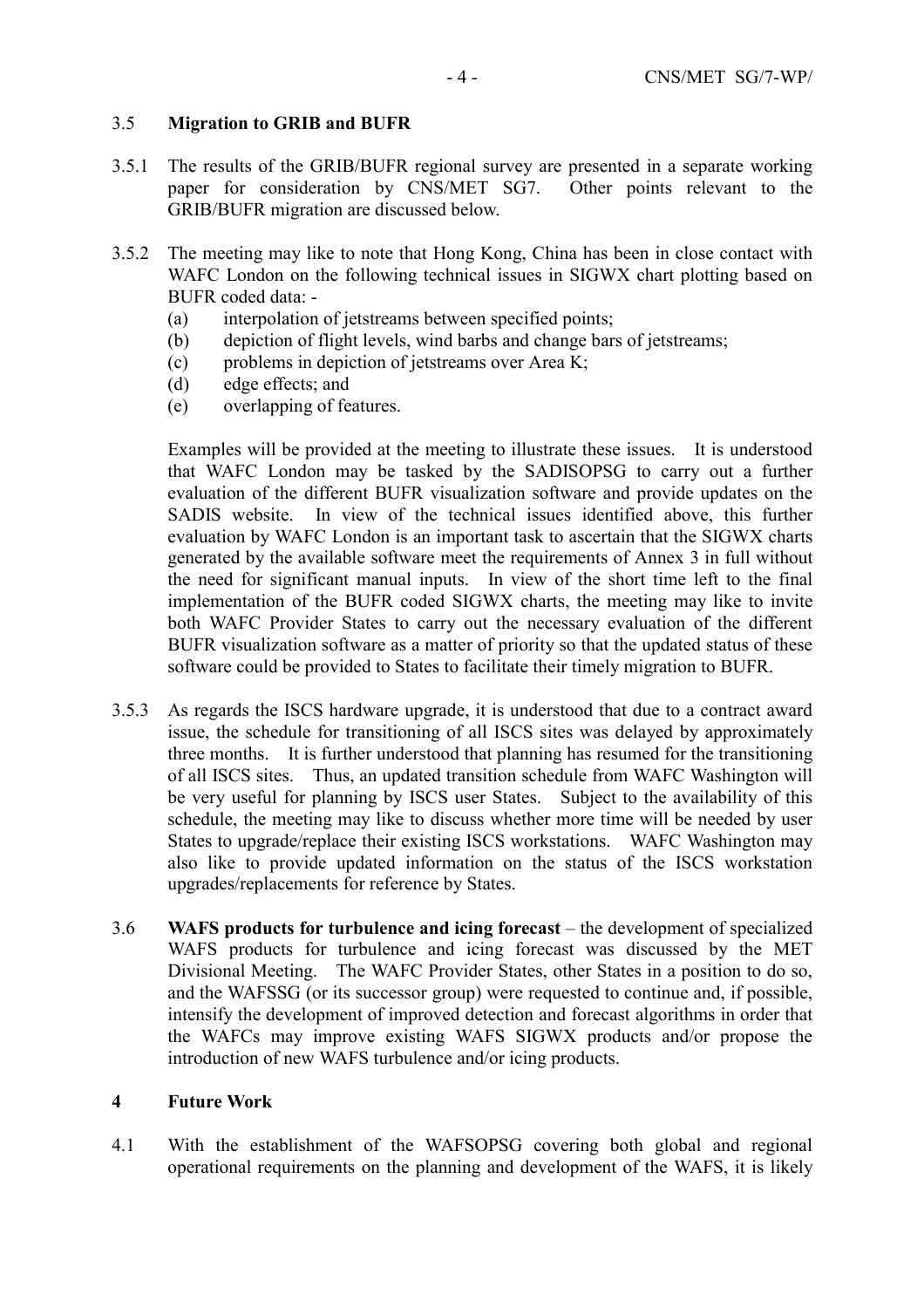that the role of the PIRGs in these regards may have to change accordingly. It is understood that the ICAO Secretariat will put forward a proposal on the matter for consideration by the meeting. In the light of these developments, there is a need for the meeting to review whether the WAFS/T TF should be maintained.

4.2 On the other hand, in respect of WAFS implementation, the CNS/MET SG is expected to continue to address the ongoing issues, including in particular, the States' progress in their capability to receive, decode, and process WAFS output products in the GRIB and BUFR code forms. Also, in view of the results of the GRIB/BUFR regional survey, urgent follow-up actions are required so that the Asia and Pacific Regions will be ready for the migration to GRIB and BUFR by mid-2005. In the event that the WAFS/T TF is not to be maintained, the meeting may wish to consider the way forward regarding the above WAFS implementation issues. One possibility is the establishment of a task team under the CNS/MET SG to look after WAFS implementation matters in the Asia and Pacific Regions, including the monitoring of the progress of the GRIB/BUFR migration and the necessary advice and assistance to States having difficulties with implementation.

#### **5 Action**

- 5.1 The meeting is invited to:
	- (a) review the progress of relevant items in the "Indicative Timetable for Achieving the Final Phase of WAFS" given in the "ASIA/PAC WAFS Transition Plan and Procedures";
	- (b) consider necessary changes to the "ASIA/PAC WAFS Transition Plan and Procedures":
	- (c) discuss the improvement areas and issues described in Section 3 and identify the possible ways forward;
	- (d) consider urgent follow-up actions to ensure the timely migration to GRIB and BUFR in the ASIA/PAC Regions; and
	- (e) consider the future role of the CNS/MET SG in WAFS planning/implementation in the light of new developments and the attendant way forward for the relevant task force/team.

- - - - - - -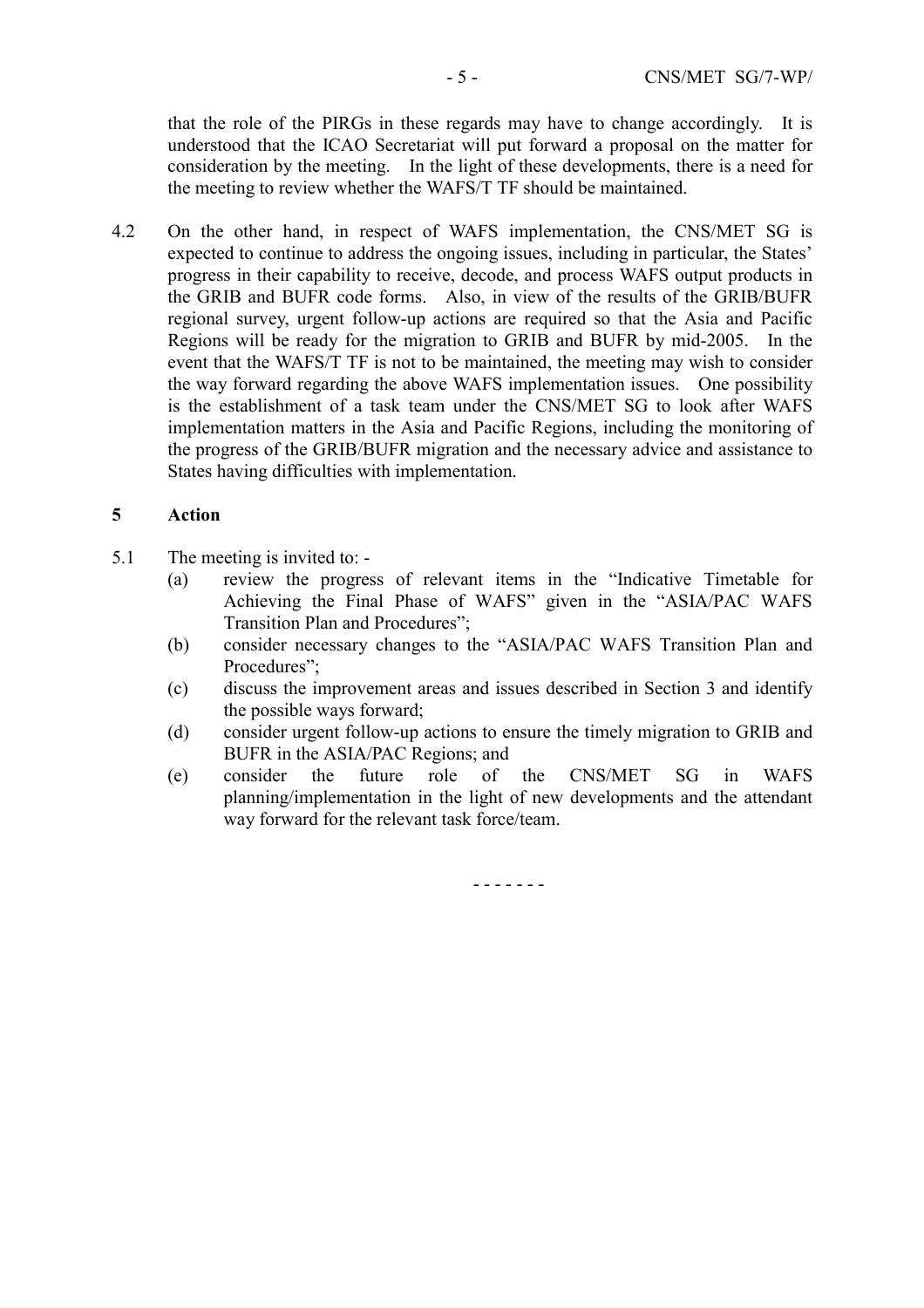CNS/MET SG/7-WP/ Appendix 1



# **ASIA/PAC WAFS Transition Plan and Procedures**

5th Edition - July 2002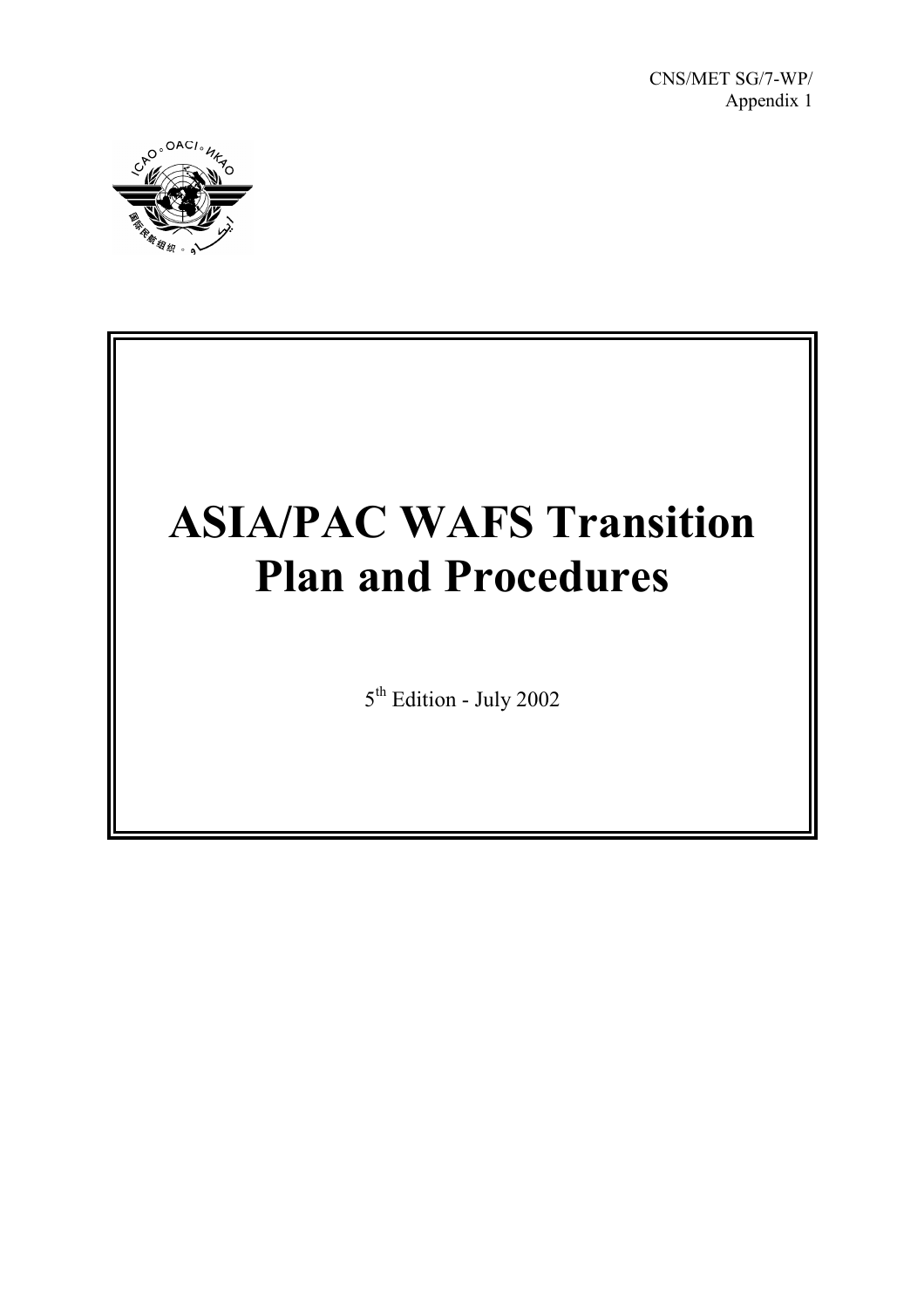### **ASIA/PAC WAFS Transition Plan and Procedures**

#### **5th Edition - July 2002**

#### **Introduction**

1. The Asia/Pacific WAFS Transition Plan and Procedures has been revised to take account of progress already made and in recognition of the impact of the final phase of WAFS.

#### **The Final Phase of WAFS**

2. This plan is based on the understanding that the Final Phase of WAFS, as it will apply to the Asia/Pacific Regions involves:

- a. Production and dissemination by the WAFCs of global forecast winds, temperatures, tropopause height, tropopause temperature and humidity in GRIB format.
- b. The transfer of responsibility for the production for SWH from RAFCs to the two WAFCs, and hence the closing down of the RAFCs.
- c. The implementation of a communication system/s for the distribution of WAFS products in the Asia/Pacific Regions, to all the States that require the products in support of international air navigation. The final phase envisages this will be achieved via satellite broadcast (SADIS and ISCS/2). States may need to use an alternative distribution system.
- d. The production and distribution (via satellite broadcast) by the WAFCs, of Global, quality controlled SWH (FL 250 - 630) in BUFR format.
- e. The production and distribution (via satellite broadcast) by WAFC London of Global SWM in BUFR format (in raw form, i.e. not quality controlled except over limited geographical areas where required by PIRGS), and the production and distribution (via satellite broadcast) by WAFC Washington of quality controlled SWM in BUFR format over limited geographical areas where required by PIRGs.
- f. The capability of States to convert BUFR and GRIB messages to graphical products on an operational basis.

#### **SIGWX Charts**

3. The table below shows the status of the SIGWX charts and responsible WAFCs.

| Chart area & responsible WAFC |                  |  |
|-------------------------------|------------------|--|
|                               | G London (SWH)   |  |
|                               | K London (SWH)   |  |
| D                             | London (SWH)     |  |
|                               | Washington (SWH) |  |
|                               |                  |  |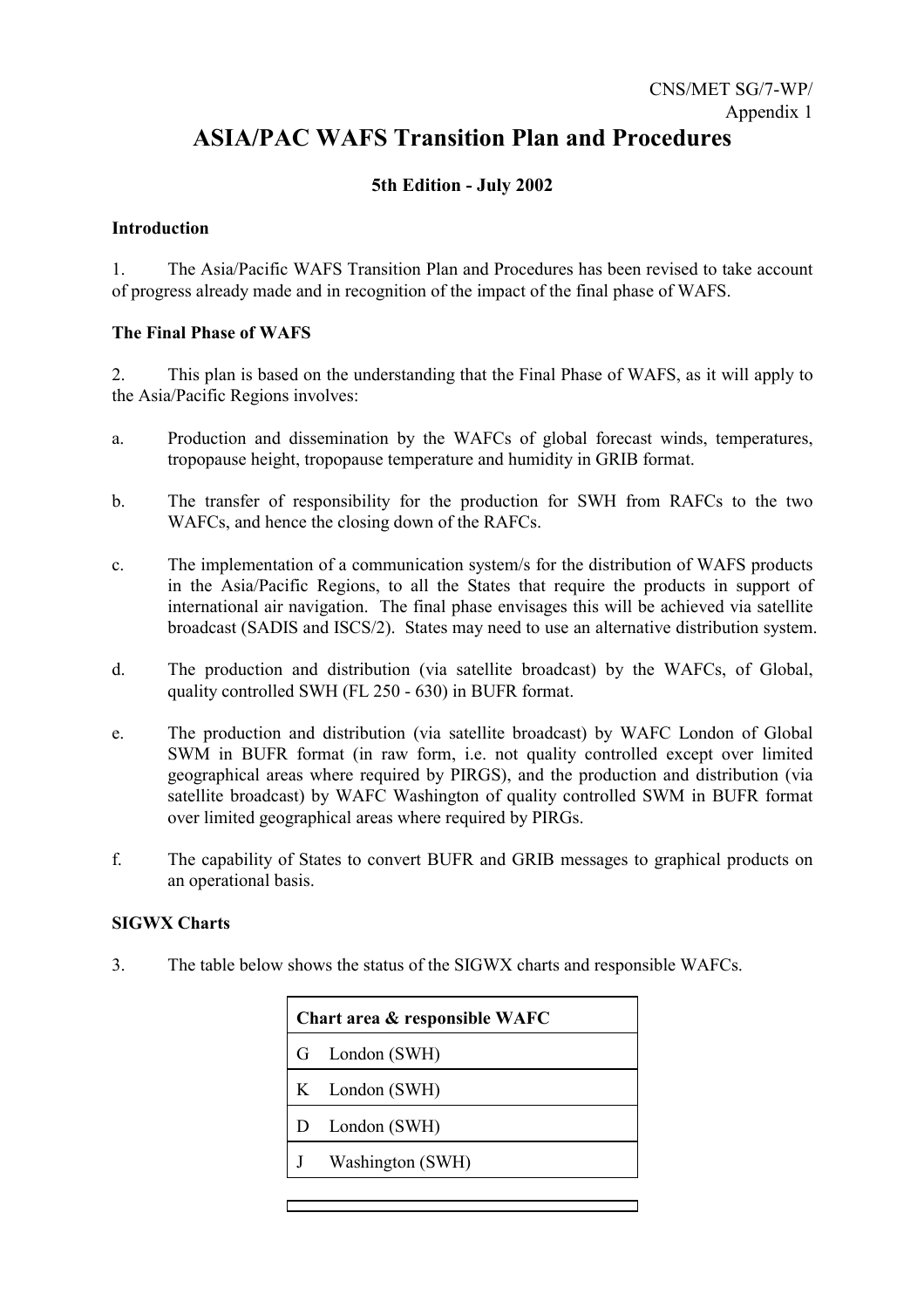|   | E London (SWH)     |
|---|--------------------|
| F | Washington (SWH)   |
|   | Washington (SWH)   |
|   | M Washington (SWH) |

4. There will be an ongoing requirement for NMSs to monitor the quality of WAFC products, at least until the Final Phase of WAFS.

5. Action required to be taken by States to adhere to the provision of Annex 3 to ensure the relevant advisories for tropical cyclones, volcanic ash, the accidental release of radio active material and SIGMETs are made available to the WAFCs in a timely manner.

6. The SIGWX charts produced by WAFC Washington are also available on the US NWS Aviation Weather Center Internet site at: http://www.nws.noaa.gov/iscs. All WAFC London products are available on a password controlled internet-based FTP site, together with appropriate GRIB and BUFR decoding facilities.

7. States are encouraged to send comments to the WAFCs about the quality and accuracy of SIGWX on a frequent and regular basis during the transition period to the Final Phase. Contact details for comments are:

#### **WAFC Washington**

| $\mathbf{1}$ | <b>NWS/Aviation Weather Center</b> |
|--------------|------------------------------------|
|              | Attention: Mr Ronald Olson         |
|              | 7220 NW $101st$ Terrace            |
|              | Kansas City, Missouri              |
|              | USA 64153-2371                     |
|              |                                    |

- ii. E-mail addressed to: ronald.olson@noaa.gov
- iii. Fax number: 1 816 880 0650

#### **WAFC London**

| $\mathbf{i}$ | The Met. Office                              |
|--------------|----------------------------------------------|
|              | Attention: Mr. Nigel Gait                    |
|              | Civil Aviation Branch                        |
|              | <b>Sutton House</b>                          |
|              | London Road Bracknell                        |
|              | Berkshire RG12 2SY, United Kingdom           |
|              | $\Gamma$ moil oddressed to nigel coit@meteff |

- ii. E-mail addressed to: nigel.gait@metoffice.com
- iii. Fax number: +44 (1344) 854 156

#### **Distribution of WAFS Products**

8. Most States in the Asia/Pacific Regions are receiving wind, temperature and humidity forecasts in GRIB, and SIGWX in T4 facsimile format from the two WAFCs by VSAT, either SADIS or ISCS/2. A range of WAFS products are available via the Internet and through bilateral arrangements with neighbouring national meteorological services.

 $-2 -$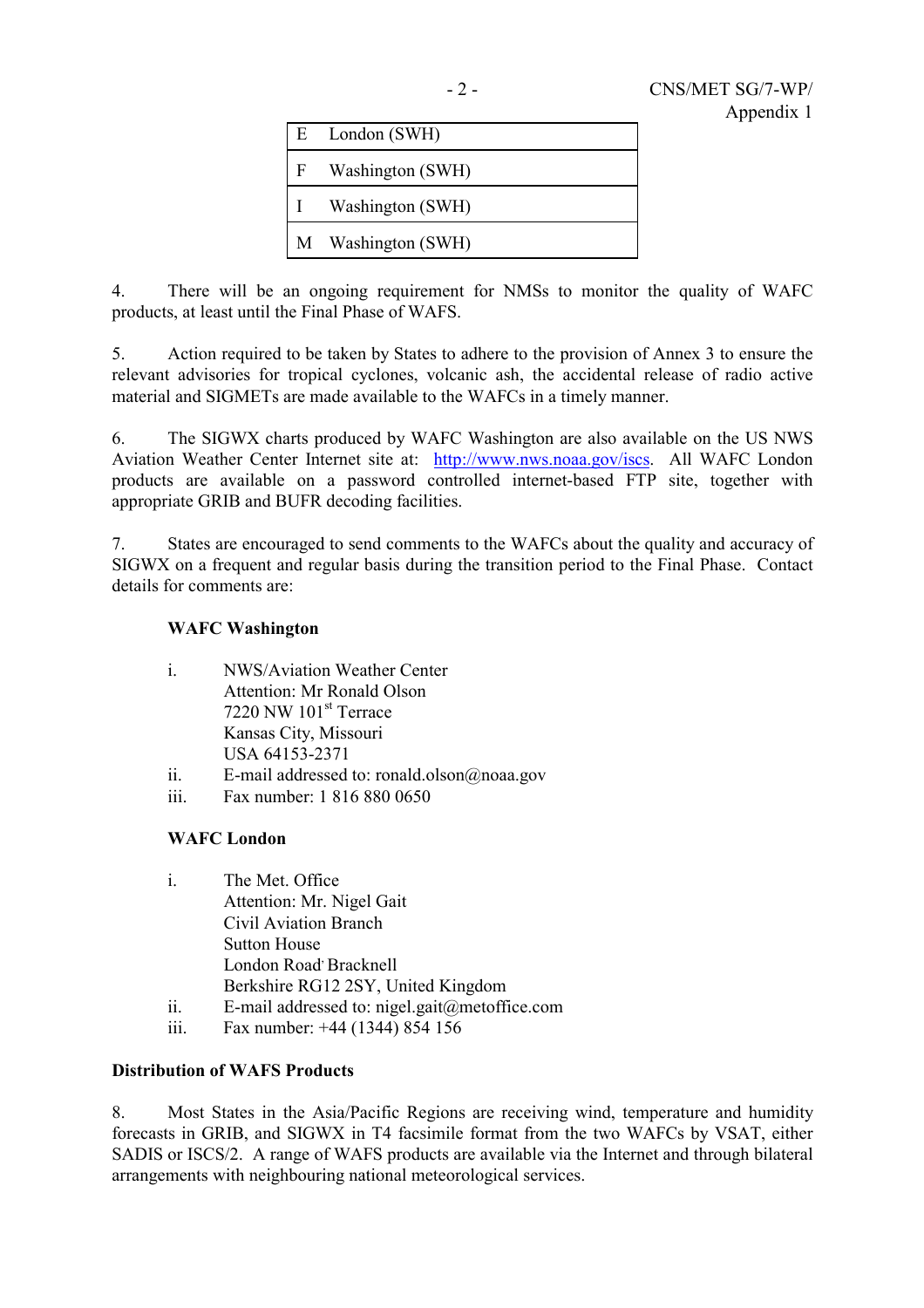9. In the Final Phase of WAFS, the two WAFCs will distribute by satellite broadcast Global, quality controlled SWH, and quality controlled SWM for limited geographical areas (Note: WAFC London will also distribute by satellite broadcast SWM in raw form, i.e. not quality controlled, outside the limited geographical areas). Once suitable decoding and visualization software has been acquired by States in the Asia/Pacific Regions, to provide them with the ability to operationally construct graphical SIGWX from the BUFR messages, and graphical products from the GRIB messages, the T4 facsimile format charts will be eliminated from the satellite broadcasts.

#### **Indicative Timetable for Achieving the Final Phase of WAFS**

10. The table given in Attachment 1 provides an indicative timetable for the implementation of the Final Phase of WAFS within the Asia/Pacific Regions.

#### **Volcanic Ash Advisory Centres (VAACs)**

11. The VAACs will have an ongoing role of monitoring WAFS SIGWX charts that cover their areas of responsibility, and advising the appropriate WAFC to ensure the accurate inclusion of the volcanic ash symbol.

#### **Tropical Cyclone Advisory Centres (TCAC)**

12. The TCACs will have an ongoing role of monitoring WAFS SIGWX charts that cover their areas of responsibility, and advising the appropriate WAFC to ensure the accurate inclusion of the tropical cyclone symbol.